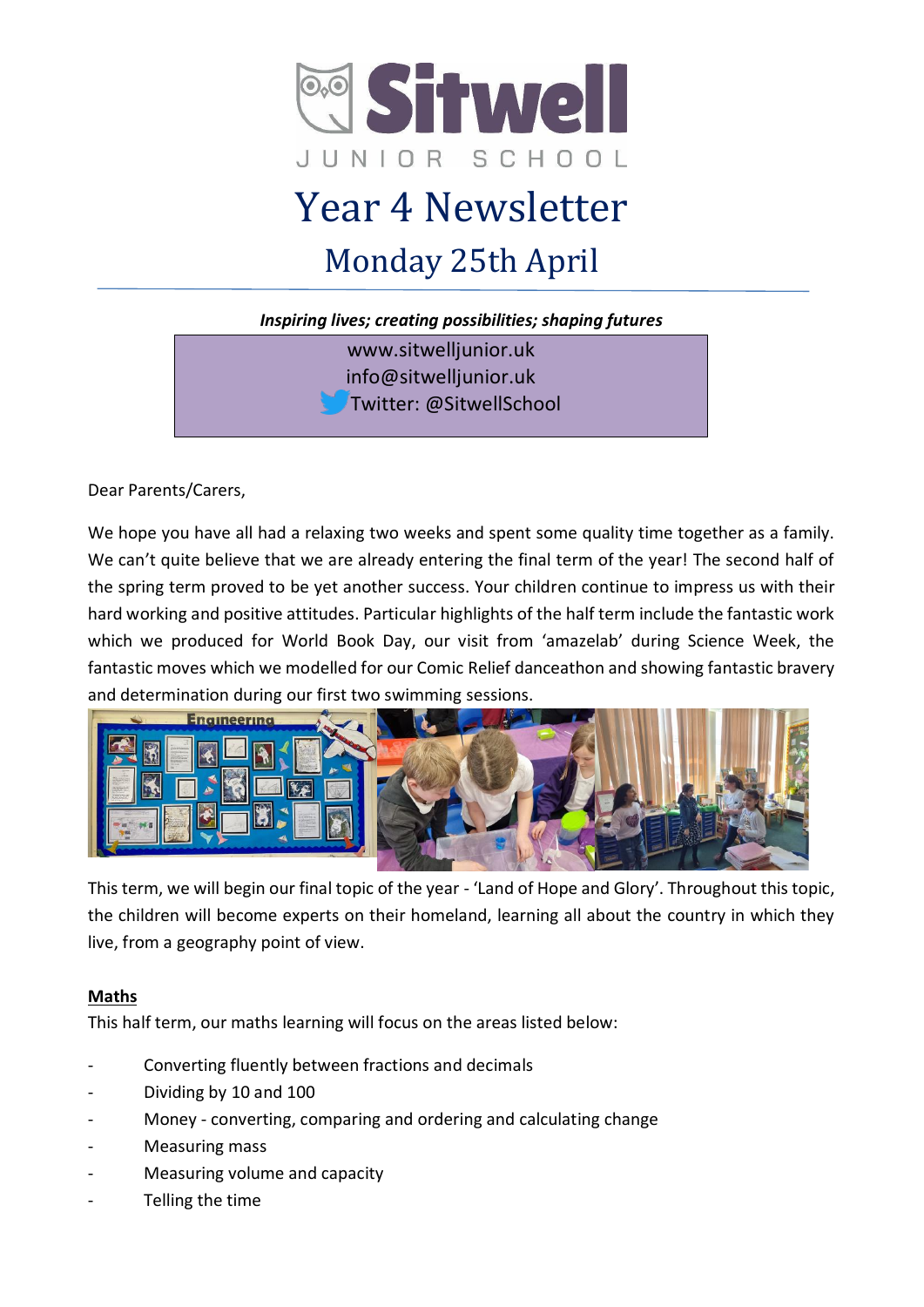### **English**

The novel we will be studying alongside our topic 'Land of Hope and Glory' will be The Railway Children by E. Nesbit. Being a classic, this book never fails to engage our children. In writing, we will be writing a postcard home as one of the characters in the book, then we will be writing our own short adventure story in the style of E. Nesbit.

### **Topic**

Our topic this term, 'Land of Hope and Glory', will involve us learning all about the UK, from a geography point of view.

#### As **geographers,** we will:

- Study the United Kingdom (UK)
- Study its main physical and human features
- Look at changes over time
- Explore similarities to and differences from other European countries

We will also learn about the countries and capitals of the UK, transport, ancient monuments and recognisable buildings.

As **historians**, we will look at the UK's industrial past. As **artists**, we will be introduced to printing and will create images based upon the famous landmarks in the UK. As **scientists**, we will study the digestive system of both animals and humans and learn about the importance of keeping our teeth healthy.

### **Home Learning Schedule**

### **Topic**

As we encourage independent learning in Year 4, we have set a number of research projects for your child to choose from and complete over a series of weeks. Using the menu provided in a separate letter, children should choose two activities to complete; one to be handed in on Monday, 23rd May and one to be handed in on Monday, 11<sup>th</sup> July.

#### **Reading**

At Sitwell Junior School, we aim to encourage children to acquire a love of reading. Therefore, it is really important that you listen to your child read every day. This only needs to be for a short time each day, as little and often is the best approach when supporting your child with their reading. Your child will be asked to choose a book from the colour band appropriate to their ability (in terms of reading and understanding) and a non-fiction book from the library. Our new, online reading diary, on Marvellous Me, will be monitored by an adult on a regular basis and the children will be able to change their books once a week, during class based reading sessions.